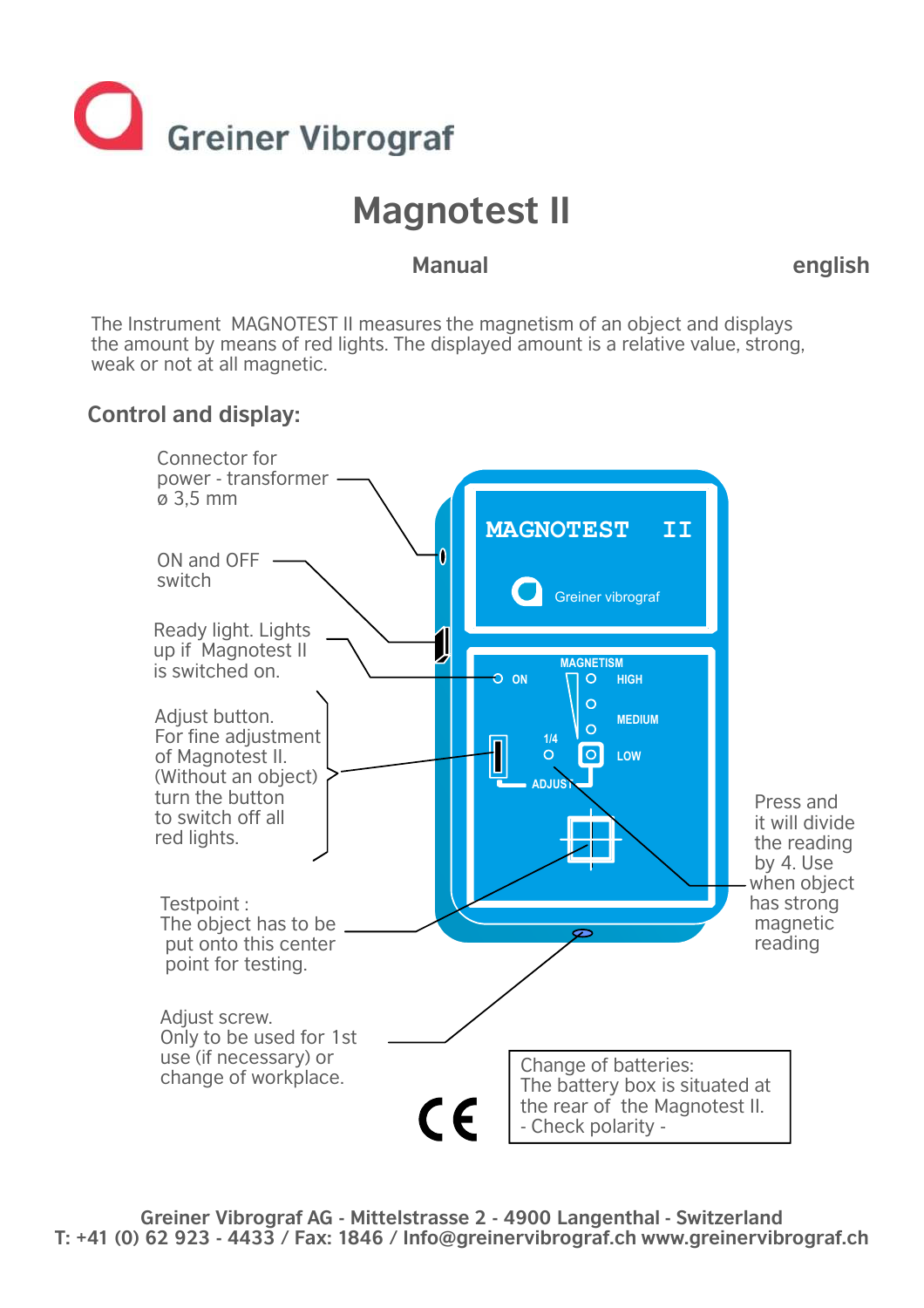#### **Manual**

| $\mathbf{1}$<br>1.1<br>1.2 | <b>Working conditions:</b><br>Power supply<br>Workplace | 4 batteries UM3<br>or power - transformer 6 volt DC (min. 100mA).<br>Do not use the Magnotest II near magnetic fields like :<br>transformers, speakers, motors etc.                                                                                                   |  |  |  |
|----------------------------|---------------------------------------------------------|-----------------------------------------------------------------------------------------------------------------------------------------------------------------------------------------------------------------------------------------------------------------------|--|--|--|
| 1.3                        | Temperature.                                            | Use the Magnotest II in room-temperature.                                                                                                                                                                                                                             |  |  |  |
| 2.                         | <b>Putting into operation:</b>                          |                                                                                                                                                                                                                                                                       |  |  |  |
| 2.1                        | Switch on:<br>Warming-up time:                          | Press switch on left side (yellow LED (ON) lights up<br>ca. 2 minutes                                                                                                                                                                                                 |  |  |  |
| 2.2                        | First operation<br>and change of<br>workplace:          | Turn regulating device (Adjust) to ca. middle position<br>(white line shows) and turn in front the calibration<br>potentiometer until all red lamps are off. Turn this small<br>screw with plastic screwdriver only.                                                  |  |  |  |
| 3.                         | <b>Measuring:</b>                                       |                                                                                                                                                                                                                                                                       |  |  |  |
|                            | Important:                                              | If not all red lights have gone off before testing an<br>object, following adjustment has to be made.                                                                                                                                                                 |  |  |  |
| 3.1                        | Adjustment                                              | Magnotest without object - turn regulating device in such<br>a manner until all red lights have gone off.                                                                                                                                                             |  |  |  |
| 3.2                        | How to measure                                          | Put the object to be measured direct onto the center point.<br>Longish objects like screws etc. usually signal a stronger<br>magnetism at their head or face.<br>For small objects you must use a pair of tweezers made<br>of brass.                                  |  |  |  |
| 3.3                        | Interpretation of the<br>deflection                     | Relative values are being shown.<br>This shows if an object is strong, weak or not at all<br>magnetic.                                                                                                                                                                |  |  |  |
|                            | 2 or 3 red lamps<br>light $up:$                         | The object is relatively weak magnetic and can be demag-<br>netized with the Greiner Magnomatic until all lamps are off.                                                                                                                                              |  |  |  |
|                            | 4 red lamps light<br>up:                                | The object is relatively strong magnetic. Press weakener<br>(1/4); this will show a quarter of the effective magnetism.<br>Demagnetize the object with the Greiner Magnomatic until<br>it shows a noticeable weaker magnetism without using the<br>weakener $(1/4)$ . |  |  |  |

**To remove the magnetism of an object, we recommend the Greiner MAGNOMATIC.**